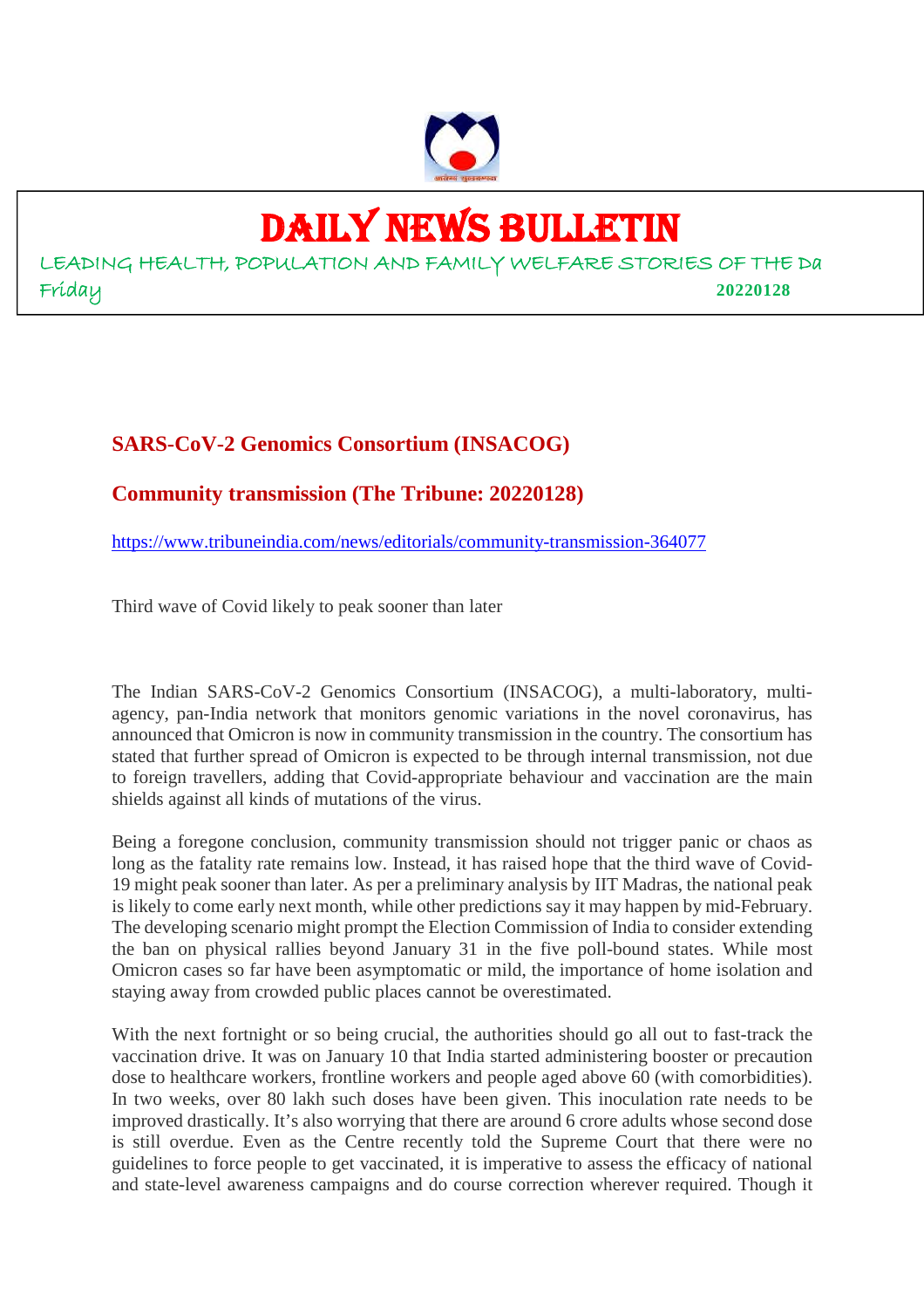may be premature to say that the virus is on its last legs, major relief might be on the cards if it quickly runs its course through the bulk of the population, thus heralding herd immunity.

### **Covaxin, Covishield Covaxin, Covishield get conditional market nod for inoculating adults (The Tribune: 20220128)**

https://www.tribuneindia.com/news/nation/covaxin-covishield-get-conditional-market-nodfor-inoculating-adults-364754

Not to be sold off the shelf, but pvt hospitals can procure shots from makers

Covaxin, Covishield get conditional market nod for inoculating adults Tribune News Service

The Drug Controller General of India today granted conditional regular market approval for India-made Covaxin and locally manufactured Covishield for use in adult population.

Graph plateauing

Omicron-induced third wave is plateauing in some states like Maharashtra, UP, Delhi, Odisha, Haryana and WB, says the Health Ministry

Health Minister Mansukh Mandaviya said on Thursday the government's vaccination drive would continue as it is to provide first and second doses for all and a precautionary dose for senior citizens with co-morbidities as well as for frontline workers. Market authorisation means that private hospitals can now directly procure the shots from the manufacturers. The vaccines will, however, not be sold off the shelf and will continue to be administered at registered vaccination centres through the CoWIN platform.

The conditions of the approval say the firms will have to submit data of overseas ongoing clinical trials with due analysis once every six months instead of once every 15 days. The vaccine will be supplied for programmatic setting and all vaccinations done in India will be recorded on CoWIN platform. Adverse event post-immunisation and adverse event of special interest will continue to be monitored with safety data to be submitted once in six months (instead of 15 days).

Bharat Biotech-made Covaxin, and Serum Institute of India's Covishield are the first Covid shots to get conditional regular approval in India. So far these were allowed for emergency use.

On January 19, the Subject Expert Committee of the Central Drugs Standard Control Organisation (CDSCO) on Covid-19 had recommended regular market approval to Covishield and Covaxin subject to certain conditions.

The emergency use authorisation (EUA) is a mechanism to facilitate the availability and use of medical countermeasures, including vaccines, during public health emergencies such as the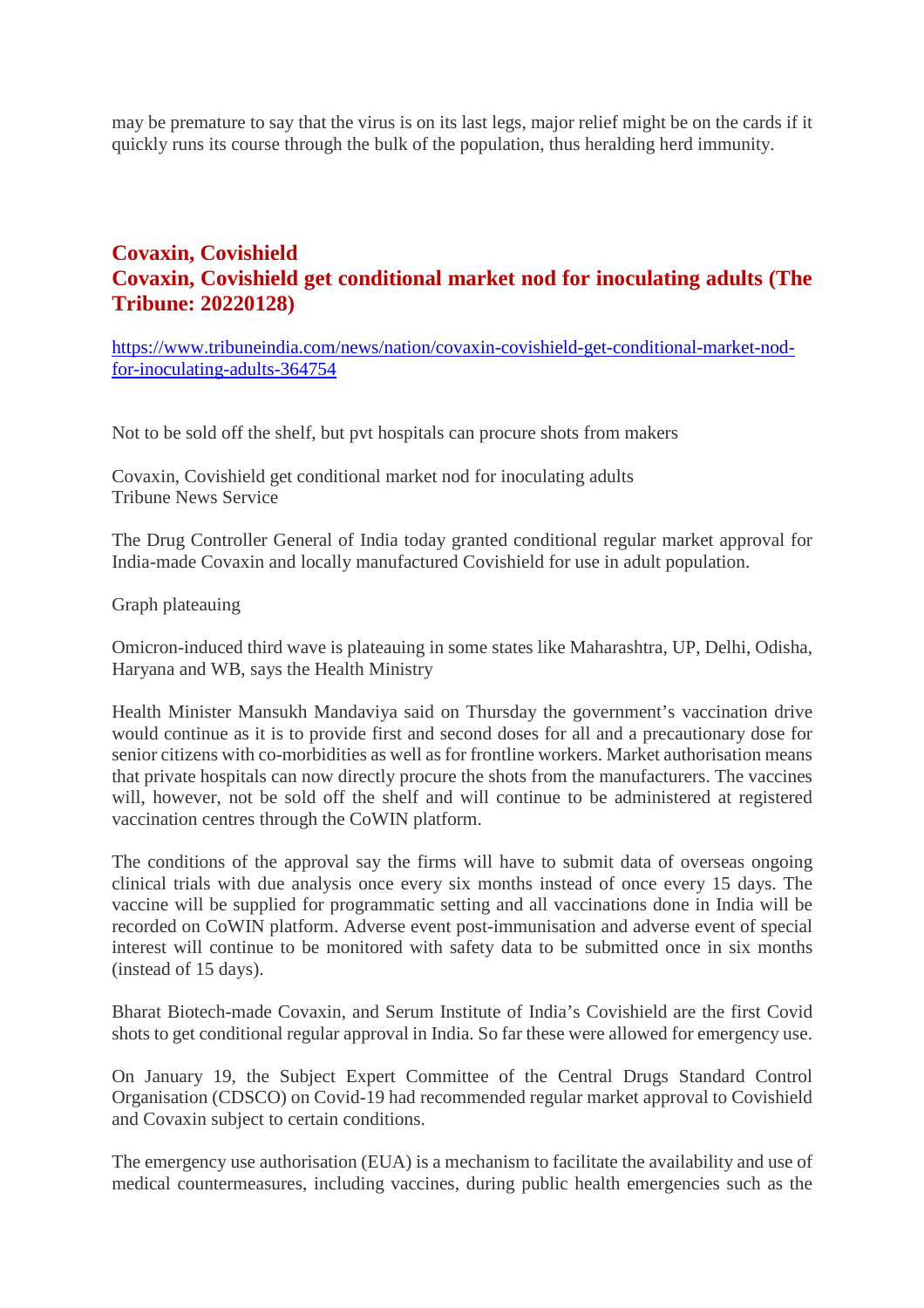current Covid-19 pandemic. The Health Ministry today said the approval indicates the promptness and timeliness with which the public response strategy and decision-making apparatus of the country has responded to the emerging needs during the pandemic. Of all regulatory authorities worldwide, only the United States Food and Drug Administration (USFDA) and the Medicines and Healthcare products Regulatory Agency (MHRA) of the UK have so far granted "conditional market authorisation" to Pfizer and AstraZeneca Covid vaccines, respectively.

The "conditional market authorization" is a new category of market authorisation that has emerged during the current pandemic.

Under this, approval pathways are fast-tracked conditionally to enhance access to certain pharmaceuticals for meeting the emerging needs of drugs or vaccines.

Today's approvals will allay the fears of skeptics who are vaccine-hesitant due to emergency approval of the shots. The conditional market authorisation also means the vaccine safety has been firmly established.

A government analysis of the Omicron-induced third wave has shown significant lower mortality this year as compared to the second wave in 2021 on account of over 74 per cent adults fully covered with both doses in 2022 as against just 2 per cent in May 2021.

### **Active Covid cases in country decline to 22,02,472**

### **India records 2.86 lakh new Covid cases, 573 more deaths (The Tribune: 20220128)**

https://www.tribuneindia.com/news/nation/india-records-2-86-lakh-new-covid-cases-573 more-deaths-364661

Active Covid cases in country decline to 22,02,472

India records 2.86 lakh new Covid cases, 573 more deaths Photo for representation purposes. Tribune

With 2,86,384 people testing positive for coronavirus infection in a day, India's total tally of Covid cases rose to 4,03,71,500, according to the Union Health Ministry data updated on Thursday.

The death toll has climbed to 4,91,700 with 573 fresh fatalities, the data updated at 8 am stated.

The active cases had decreased to 22,02,472 and comprised 5.46 per cent of the total infections, while the national Covid recovery rate had decreased to 93.33 per cent, the ministry said.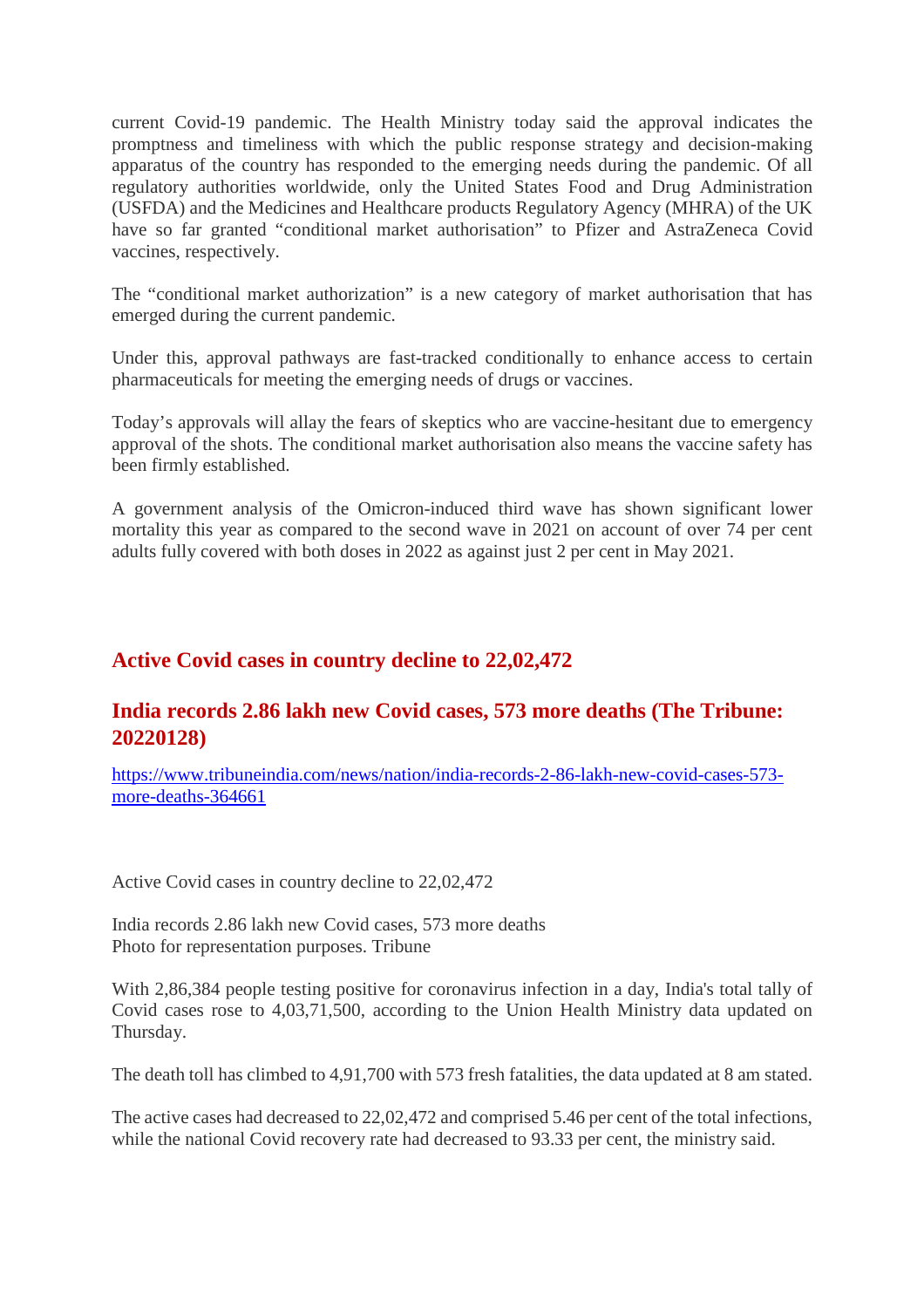A reduction of 20,546 cases has been recorded in the active Covid caseload in a span of 24 hours.

The 573 new fatalities include 140 from Kerala and 79 from Maharashtra.

A total of 4,91,700 deaths have been reported so far in the country including 1,42,316 from Maharashtra, 52,281 from Kerala, 38,705 from Karnataka, 37,359 from Tamil Nadu, 25,710 from Delhi, 23,106 from Uttar Pradesh and 20,445 from West Bengal.

### **Covid**

### **Covid main cause in only 21% deaths (Hindustan Times:20220128)**

https://epaper.hindustantimes.com/Home/ArticleView

Sweta Goswami and Alok KN Mishra

: Between January 13 and 25, only a little over 20% of the 438 Covid-19 classified deaths were due to a coronavirus infection with the rest being primarily caused by other comorbid illness, the death audit committee of the Delhi government has found, according to details accessed by HT.

The 94 deaths spread over 13 days means there were a little over seven fatalities a day caused primarily by Covid on average, corresponding to a period when cases were at its peak. The death audit committee also found that 64% of the deaths in which Covid-19 was the primary cause were in unvaccinated people.

It was not immediately clear whether the rest were in people who were fully or partially vaccinated. "Data from the last 13 days shows that 318 or 72.6% of those who lost their lives, died due to other serious illnesses", said a health department official. P4

### **Vaccine**

### **Omicron likely to make vaccine update inevitable (Hindustan Times:20220128)**

The evolution of the Sars-CoV-2 into the Omicron variant appears to represent a turning point long expected by scientists: coronavirus vaccines will need to be updated.

The most significant endorsement of this understanding came after a meeting on January 12 when a coalition of medical regulators from 37 countries and regions (including all of EU, UK, US and India) agreed that there was now a need to reconsider the current vaccine design.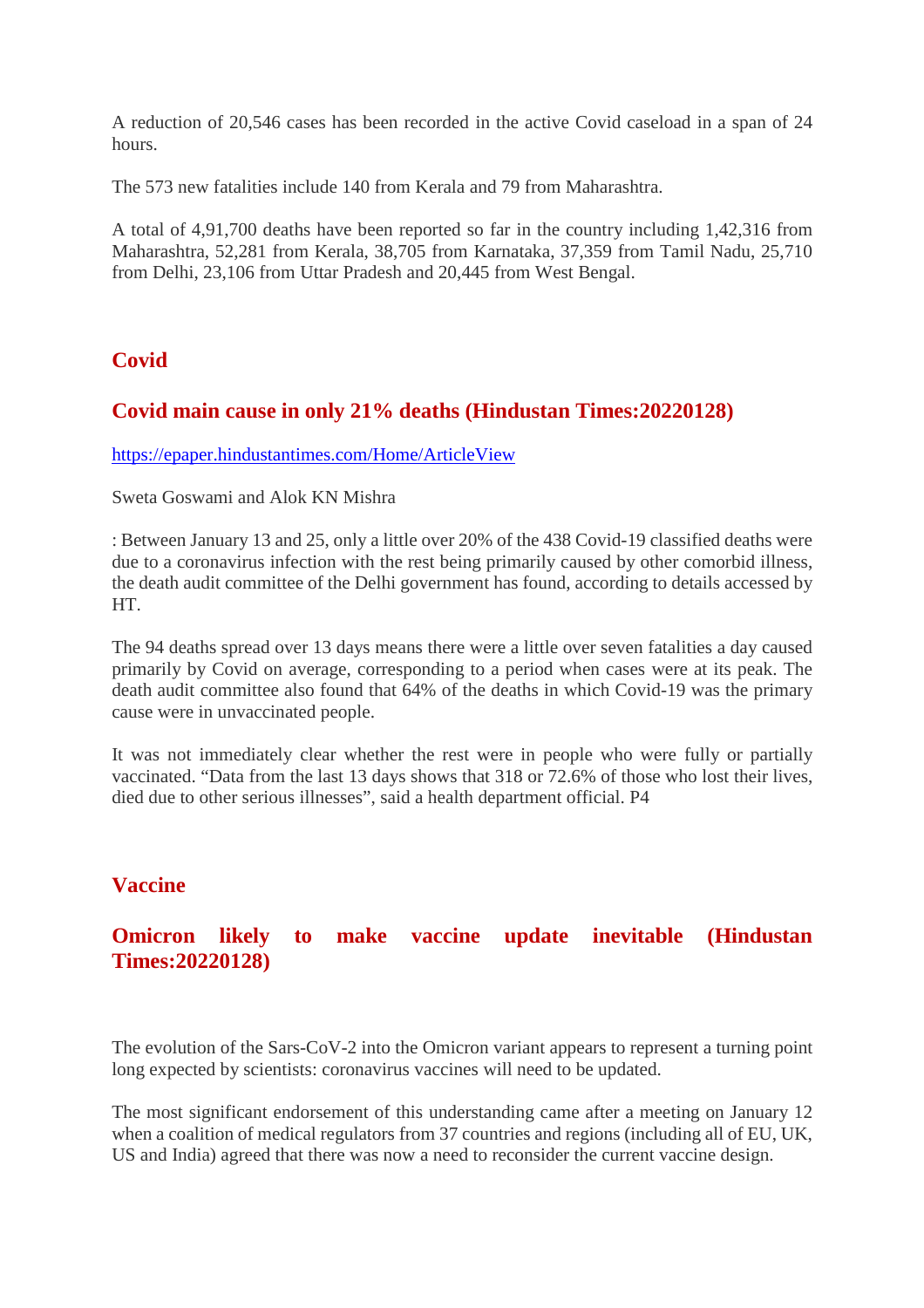In a statement after the meeting, the International Coalition of Medical Regulatory Authorities (ICMRA) along with the World Health Organization (WHO) urged the scientific community to begin exploring what are called multivalent or bivalent vaccines, which in other words refers to shots that are designed on the basis of not one but two or more configurations of the virus.

### The evidence

There are several studies but they can largely be whittled down to observations in two settings: the lab and the real-world.

Lab results from early on in the Omicron outbreak have shown that the antibody response from two shots is almost completely sidestepped by the new variant.

A more detailed analysis of why there is such a drop in the ability of antibodies from a primary vaccination course was published this week after peer-review in the journal Cell. Carried out by researchers from La Jolla Institute it found that memory B cells, which churn out antibodies, could recognise only 42% of the heavily mutated virus.

And this has been borne out in real world data: in its latest variant surveillance report, the UK Health Security Agency last Friday said protection from symptomatic infection drops to 18- 20%. Booster doses helped lift this protection to 65-70%, but even that begins to fall, reaching just under 50% teen weeks after a third shot.

The WHO has set 50% as the floor for effectiveness against symptomatic disease for a successful vaccine – a bar that all shots clear when it comes to the ancestral virus that spread of Wuhan. But variants mean that bar has become tougher to reach.

What about current doses?

They are still extremely effective against severe disease or death. For instance, the UKHSA data showed that even when they had just 18-20% against illness, they offered a much higher 65% protection against needing to visit a hospital. This rose to 92% right after a booster dose of the current vaccine.

The LA Jolla study explains why this happens. T cells, which root out the virus from the body after an infection, retain up to 85% of their ability even against the Omicron variant. In other variants, even if current vaccines don't stop an infection as well, they are significantly more capable in protecting against the worst of Covid-19.

### What next?

Israel is now among the first nations to roll out a second booster shot  $-$  a fourth dose  $-$  to combat the erosion in protection by the Omicron variant. The ICMRA said repeated boosters are not a feasible approach and vaccine makers should begin work on multivalent or bivalent doses.

What strengthens the ICMRA's position is not only evidence like the waning of boosters even after 10 weeks, but also the signs that Omicron's further evolution may offer.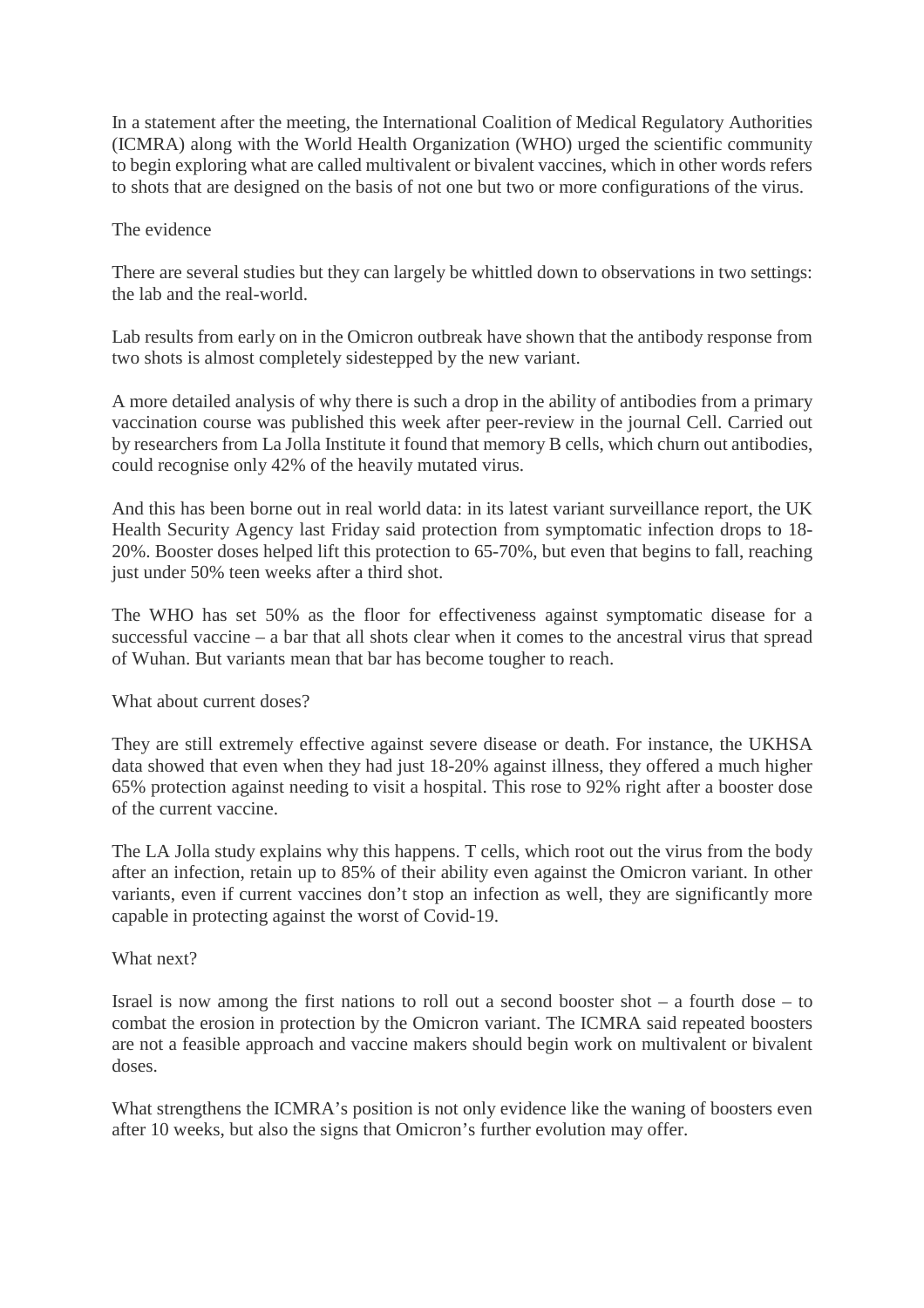The mutant is, expectedly, evolving into offshoots like the BA.2. Although it is not a concern yet, it is under investigation and underscores the inevitability of more mutations that could further erode the efficacy of current vaccines.

The good news is that vaccine makers have been testing multivalent and bivalent vaccines since last year.

Moderna has developed and is testing the mRNA 1273.211 – a combination of its original vaccine and one designed on the Beta variant – and the mRNA 1273.213, which is based on the Beta and Delta variants. Similarly, Pfizer-BioNTech is testing the BNT162b2 (B.1.1.7 + B.1.617.2), which is based on the Alpha and Delta variants. Both companies are also working on Omicron-specific shots.

Omicron may finally be too far removed from the evolutionary path that other variants followed, necessitating a new design for vaccines, which till now were almost as good against most variants as they were against the Wuhan-origin virus.

### **Dental health**

### **Dental health: Expert shares 5 effective Ayurvedic remedies for whiter teeth (The Indian Express:20220128)**

https://indianexpress.com/article/lifestyle/health/dental-health-ayurvedic-remedies-hygienewhiter-teeth-7741259/

"If you're already tired using baking soda, lemon, salt, orange peels, banana peel and what not for white teeth, then you have come to the right place," Ayurvedic expert Dr Dixa Bhavsar said

dental healthFollow these natural remedies to maintain your dental health. (Source: Getty Images/Thinkstock)

While we all obsess over perfect skin and hair, we often miss out on paying attention to our teeth, in turn, ignoring dental health. As much as it's important to pay regular visits to your dentist, one must also take care of their dental hygiene diligently at home.

Ayurvedic expert Dr Dixa Bhavsar took to Instagram to share a few simple remedies that will help ensure dental hygiene. Bonus: They will help you achieve whiter teeth too.

"If you're already tired using baking soda, lemon, salt, orange peels, banana peel and what not for white teeth, then you have come to the right place," she wrote, sharing five effective natural remedies for dental hygiene.

ALSO READ |Dental health: Are you brushing your teeth the right way? But before we learn about these Ayurvedic tips, Dr Bhavsar has two suggestions.

\*Patience: It's not going to happen overnight and will take its time to show effective results.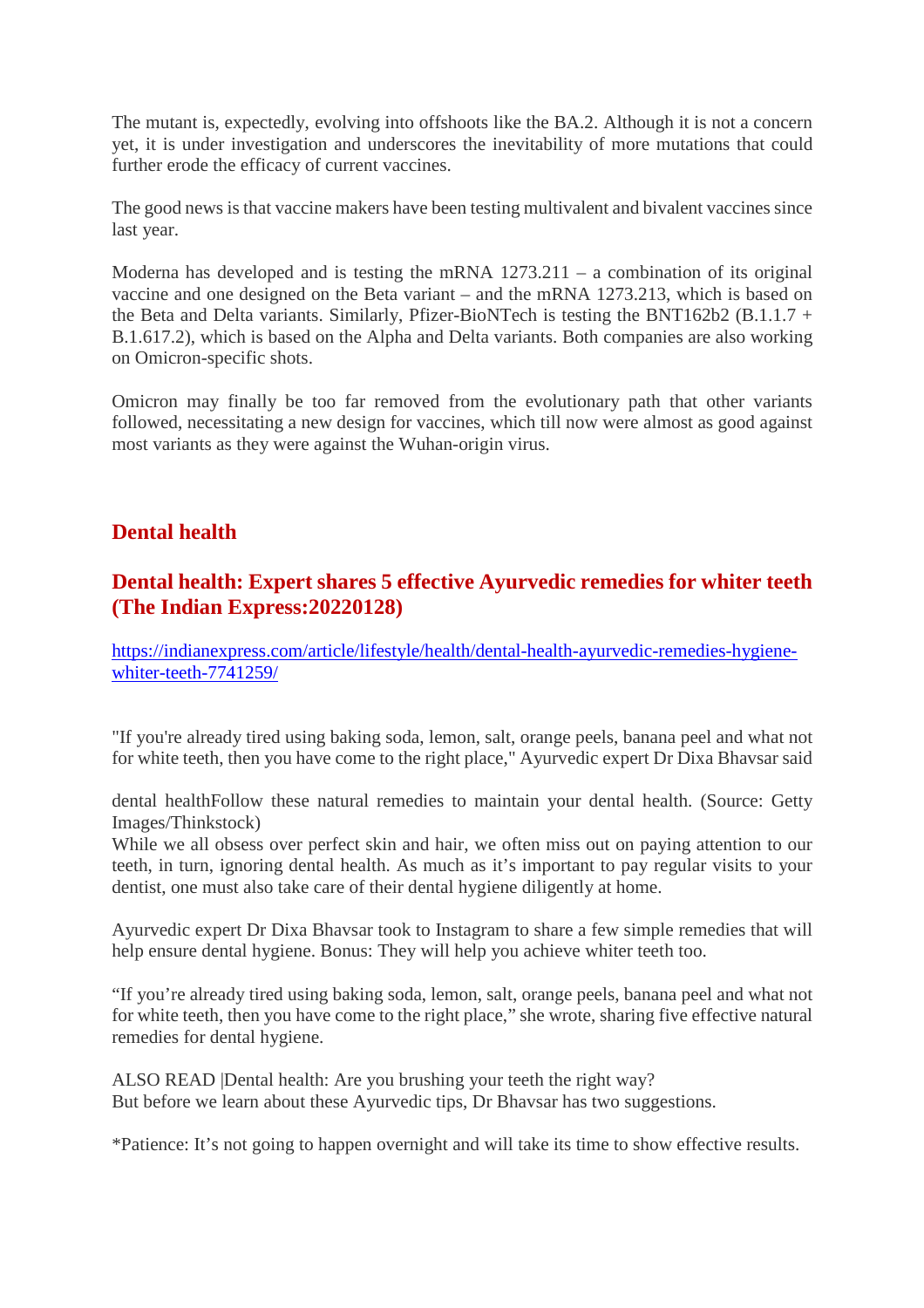\*Consistency: To achieve the desired results, you need to practise these five tips consistently.

Oil pulling

Swishing oil in the mouth is called oil pulling. The practice helps in the removal of microbes from the gums and teeth. It also helps in alleviating mouth ulcers and exercises the muscles of the mouth, thereby strengthening and toning them.

Use neem and babul twigs for brushing your teeth

These herbs are anti-microbial in nature. "Chewing them releases anti-bacterial agents that help maintain oral health," the expert explained.

Tongue scraping

This practice is best for cleaning the oral cavity and removing all toxins that cause bacterial growth which leads to plaque formation, she elucidated.

ALSO READ |Eight home remedies for bleeding gums that you should consider Herbal mouth rinse

Most dentists suggest using a mouth rinse to clean your mouth. According to Dr Bhavsar, "A decoction of Triphala or Yashtimadhu serves as an excellent mouth rinser. The practice, in addition to maintaining oral hygiene, helps in alleviating mouth ulcers."

Brushing twice every day

It's important to brush every time post meals, especially after eating sticky food items like chocolates. "Since it's impossible to brush teeth 4-5 times a day, brushing it twice (first thing in the morning and last thing before you sleep) is the least we can do."

### **Omicron variant**

**Is the N95 mask best for protection from the Omicron variant? (The Indian Express:20220128)**

**The N95 mask is now recommended for everyone as an efficient filtration device, giving the highest protection against the new Omicron variant, say doctors**

https://indianexpress.com/article/lifestyle/health/n95-mask-protection-omicron-variant-covid-7740965/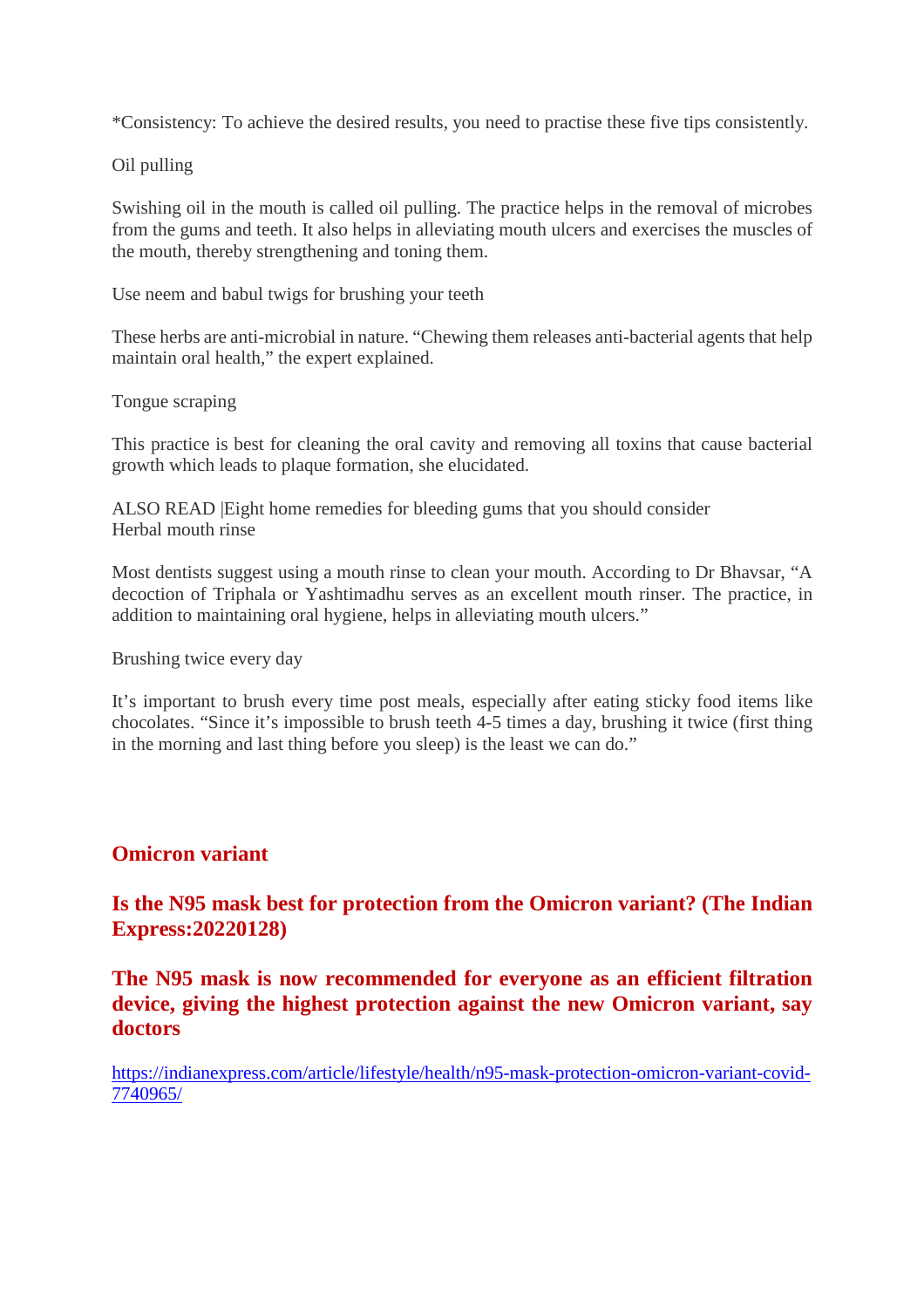face masks, all you need to know about face masks, wearing N95 mask, how effective is N95 mask, Omicron variant, indian express newsAn N95 prevents 95 per cent of particles in the air from entering your nose and mouth. (AP Photo/Ted S. Warren, File)

Ever since the pandemic began, many people around the world started wearing masks to keep themselves and others safe from the virus. Masks are known to cut down or slow the transmissibility rate of the respiratory virus.

But while there are many different kinds of masks available, which one is the best for you, and how many of those should you wear while stepping out?

ALSO READ |Experiencing brain fog after Covid? It could be due to virus' effect on spinal fluid, new study suggests

According to Dr Sanjith Saseedharan, consultant and head critical care, SL Raheja Hospital, Mahim — a Fortis Associate, and Dr Sandeep Patil, chief intensivist, Fortis Hospital, Kalyan, masking practices have evolved since the beginning of the pandemic, but confusion still persists about which mask to wear and in what circumstances.

They list three types of masks that can be considered; read on.

1. N95, KN95, or KF94 – These are made using global standard material. When used accurately, ensuring proper fit, these high-quality and high-filtration rate masks filter out tiny particles, offering 95 per cent protection.

2. Surgical mask – If made using three-ply filtering materials, surgical masks can give protection against large particles and some tiny particles. But, these masks do not seal the face properly and leave gaps near the edges. The only way to improve the fit is by double-masking. This mask, when worn in pairs, is ideal for everyone, especially those with COPD, asthma, or any other breathing issue, and who can't wear an N95 mask.

3. Cloth mask – This mask is only effective when worn with a surgical mask. A cloth mask reduces emissions of larger droplets to some extent from an infected person's nose and mouth, but offers little protection for the uninfected wearer as the material does not significantly filter out small particles.

ALSO READ |Covid-19: What should you include in your diet to stay safe this season? How to use and discard the masks?

The doctors say it is important to first wash hands and gently remove the N95 mask, place it in a sealed plastic, zip-lock bag, or a breathable container such as a paper bag between uses. Secure the bag tightly and re-use the mask only on day 7; each mask must be placed in a separate sealed bag and can be re-used on day 7, for up to 4-5 times.

For single use N95, place the mask into a sealed bag and place the bag into a garbage can or biomedical waste disposal unit. Surgical masks should be wrapped in a tissue paper or polythene bag and immediately discarded in bins with lids, whereas cloth masks should be washed separately, properly, frequently and left to hang and air dry. It is crucial to never put on a new mask until you have properly washed your hands. After disposing of the single-use and reusable masks, wash your hands thoroughly.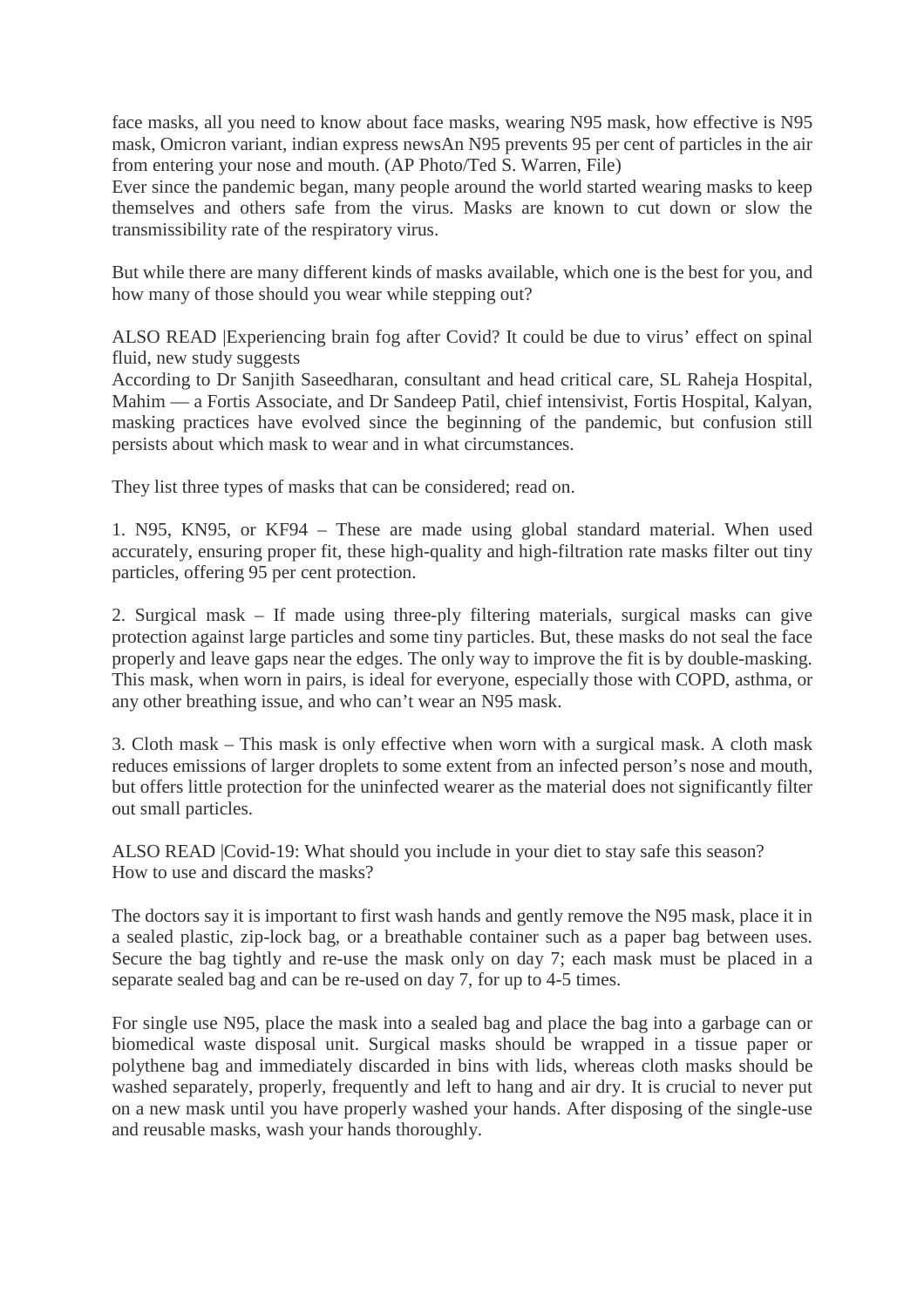"Once reserved only for the healthcare staff, the N95 mask is now recommended for everyone as an efficient filtration device, giving the highest protection against the new Omicron variant. An N95 prevents 95 per cent of particles in the air from entering your nose and mouth, frontline workers like bank employees, post office workers, rail and bus ticketing agents, civic staff, and people who encounter thousands of people each day should use them. The mask does not get saturated even after a few days of normal (non-dusty) use, so it can be reused 2 to 3 times," the doctors explain.

### **COVID-19 health emergency**

### **COVID-19 health emergency could be over this year, WHO says (The Hindu:20220128)**

https://www.thehindu.com/sci-tech/health/covid-19-health-emergency-could-be-over-thisyear-who-says/article38289812.ece

"We have a chance to end the public health emergency this year if we do the things that we've been talking about," Dr. Michael Ryan said

The worst of the coronavirus pandemic — deaths, hospitalisations and lockdowns — could be over this year if huge inequities in vaccinations and medicines are addressed quickly, the head of emergencies at the World Health Organisation (WHO) said on January 18.

### **Coronavirus | Labs grapple**

### **Coronavirus | Labs grapple with shortage of reagents, funds hits genome sequencing (The Hindu:20220128)**

https://www.thehindu.com/news/national/coronavirus-labs-grapple-with-shortage-ofreagents-funds-hits-genome-sequencing/article38325933.ece

Amid high demand for gene analysis, many of them are limiting number of COVID samples tested

Amidst the third wave of COVID-19, several laboratories tasked with genome sequencing are limiting the number of coronavirus samples they analyse for a variety of reasons, The Hindu has learnt, including a paucity of necessary reagents, a fund shortage or a deluge of sampling requests.

Some of these labs are part of the INSACOG network, the pan-India consortium of 38 laboratories tasked with monitoring the genomic variations in SARS-CoV-2.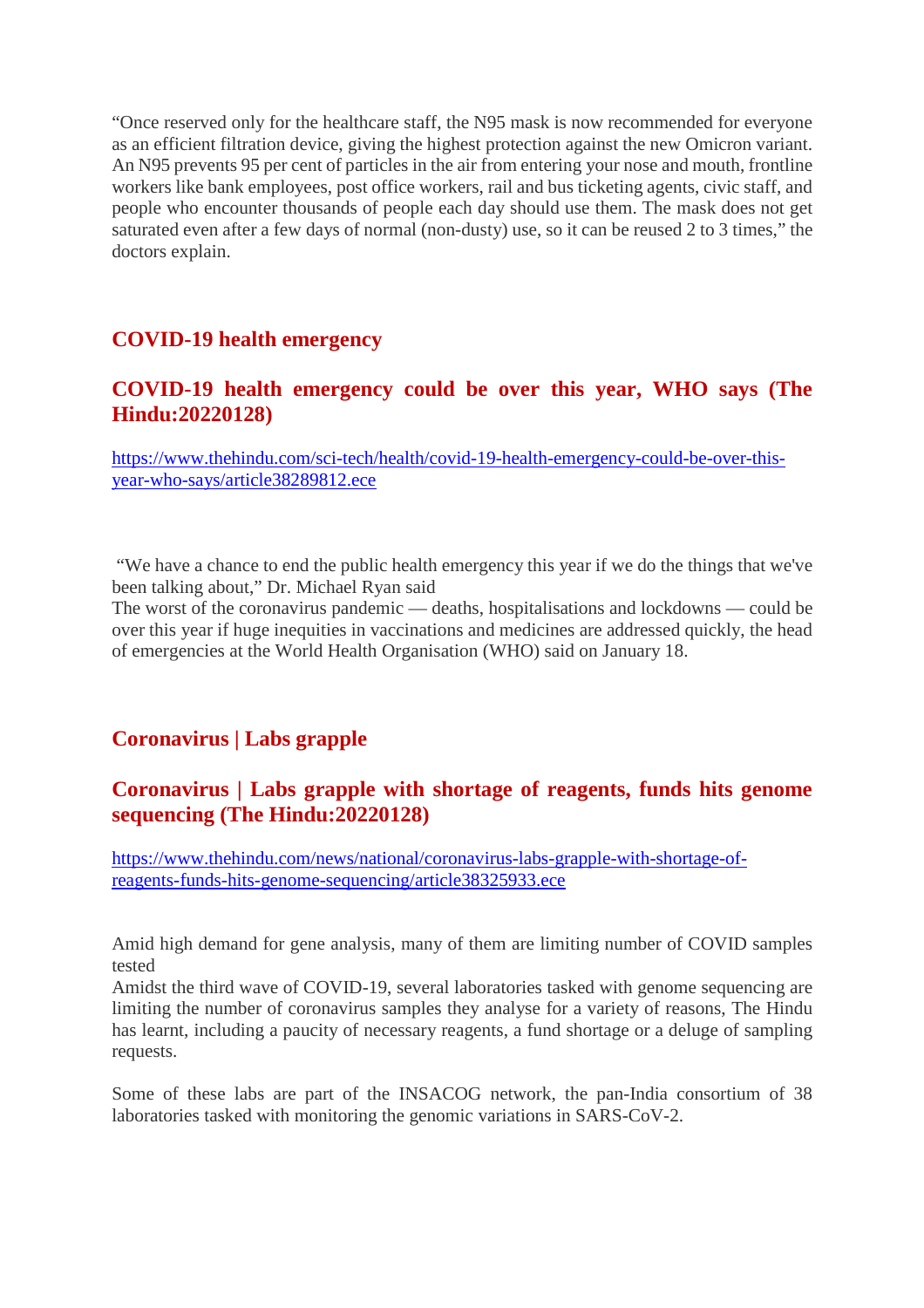### **Covid Medication**

### **Doctors flag unwarranted medication in COVID-19 fight (The Hindu:20220128)**

https://www.thehindu.com/news/national/kerala/doctors-flag-unwarranted-medication-incovid-19-fight/article38324680.ece

Drugs such as anti-bacterial azithromycin widely used

Azithromycin, an antibiotic drug to treat bacterial infections, is reportedly being widely used by people who have mild symptoms for COVID-19 in the ongoing third wave of the pandemic spurred by the Omicron variant of the virus. Doctors have flagged the use of such inappropriate medicines and unwanted hospitalisations, saying they are likely to result in more harm.

### **Vaccination (The Asian Age: 20220128)**

http://onlineepaper.asianage.com/articledetailpage.aspx?id=16128054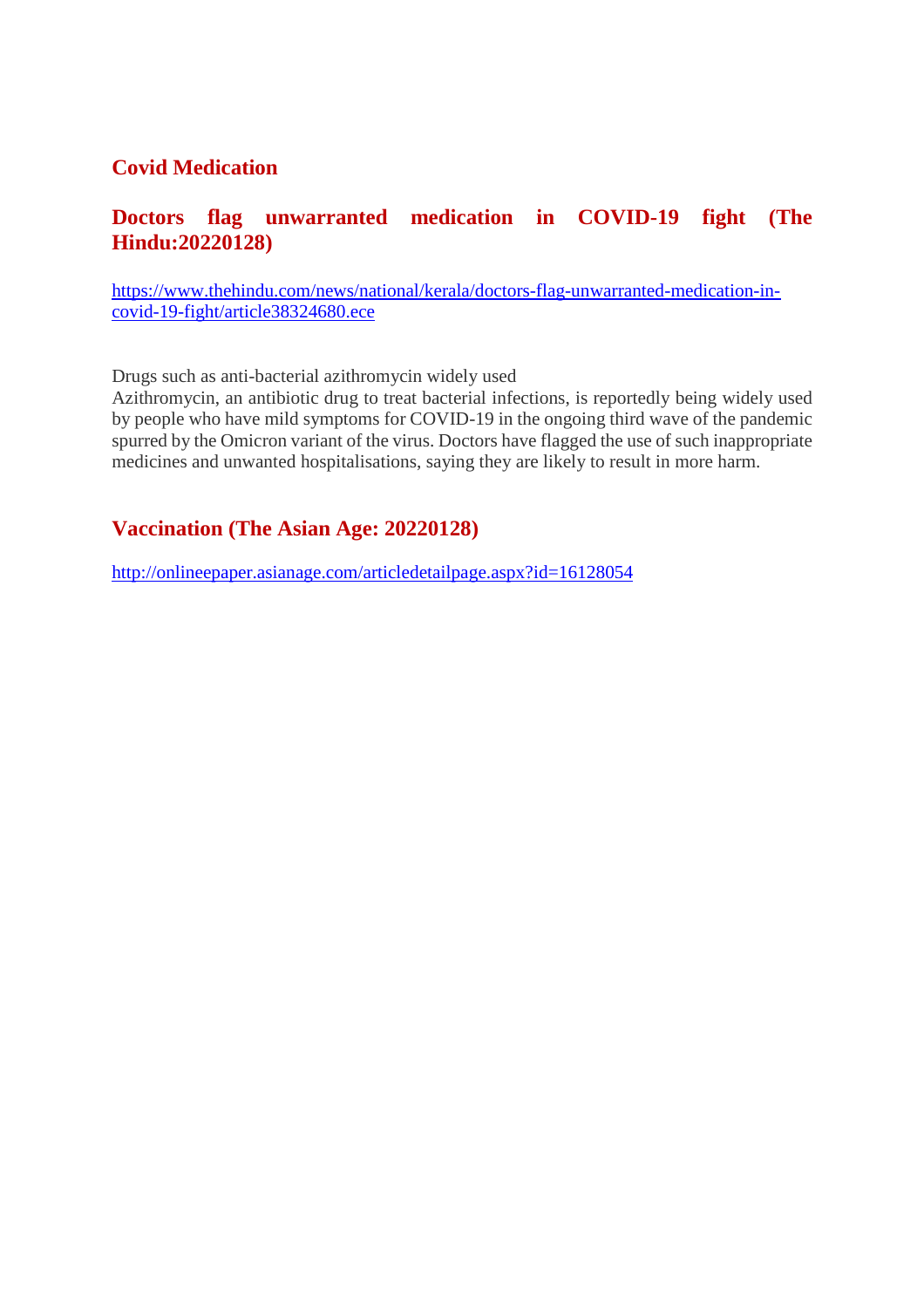## Govt: 64% comorbid people & unvaccinated died from Covid

New Delhi, Jan. 27: About 64 per cent deaths in Delhi due to Covid have been witnessed among the unvaccinated people and those with comorbidities, the government said, calling vaccination one of the most important weapons against Covid. Addressing a press conference, NCDC director Dr S.K. Singh said the unvaccinated and the comorbid people form a very high risk group.

"As per today's data of Delhi only, 64 per cent of deaths that we have seen are among the unvaccinated and those with comorbidities. Hence, those who are unvaccinated and comorbid form a very high risk group," he said.

ICMR director general Dr Balram Bhargaya called vaccination one of the most important weapons against Covid.

"Vaccines show the ability to reduce death as compared to unvaccinated individuals, so it reduces death considerably in the vaccinated people compared to the unvaccinated people," he said.

Bhargava urged states

AS PER data of Delhi only, 64 per cent of deaths that we have seen are among the unvaccinated and those with comorbidities. Hence, those who are unvaccinated and comorbid form a very high risk group

where vaccination coverage is low to ramp up the rate of inoculation.

"We have reached 95 per cent of the first dose, and 74 per cent of fully vaccinated adult population in the country, but there are certain states, where the<br>vaccination is low and therefore I would like to urge those states to pick up vaccination and their ramp up their vaccination because this is one of the most important weapon that we have or shield that we have against Covid," he said. He emphasised that there are enough vaccines available in the country and therefore, it should be promoted in every which way. He further said that people with comorbidities should be more careful and should definitely avoid

large gatherings and make sure that they do not get the infection.

"Because the outcome is not as good in comorbid<br>people," he said.

Joint Secretary in the health ministry Lav Agarwal said vaccination is supported in terms of lesser cases, lesser hospitalizations and less severity of the cases being reported in the country.

Presenting a comparison, he said on May 7, 2021 - at the peak of the second surge in India - there were a total of 4,14,188 new cases and 3,679 deaths (7 day moving average) reported.

A total of 17.40, 446 tests were reported to be carried out on the day and the proportion of fully vaccinated people was 3 per cent (approx) then.

On January 21 2022, there were a total of 3,47,254 new cases and 435 deaths (7 day moving average) reported.

"A total 19,35,912 tests were reportedly carried out on the day. The proportion of fully vaccinated people is 75 per cent<br>(approx) now," Agarwal said.  $-PTI$ 

### **Health Care Servics (The Asian Age: 20220128)**

http://onlineepaper.asianage.com/articledetailpage.aspx?id=16128098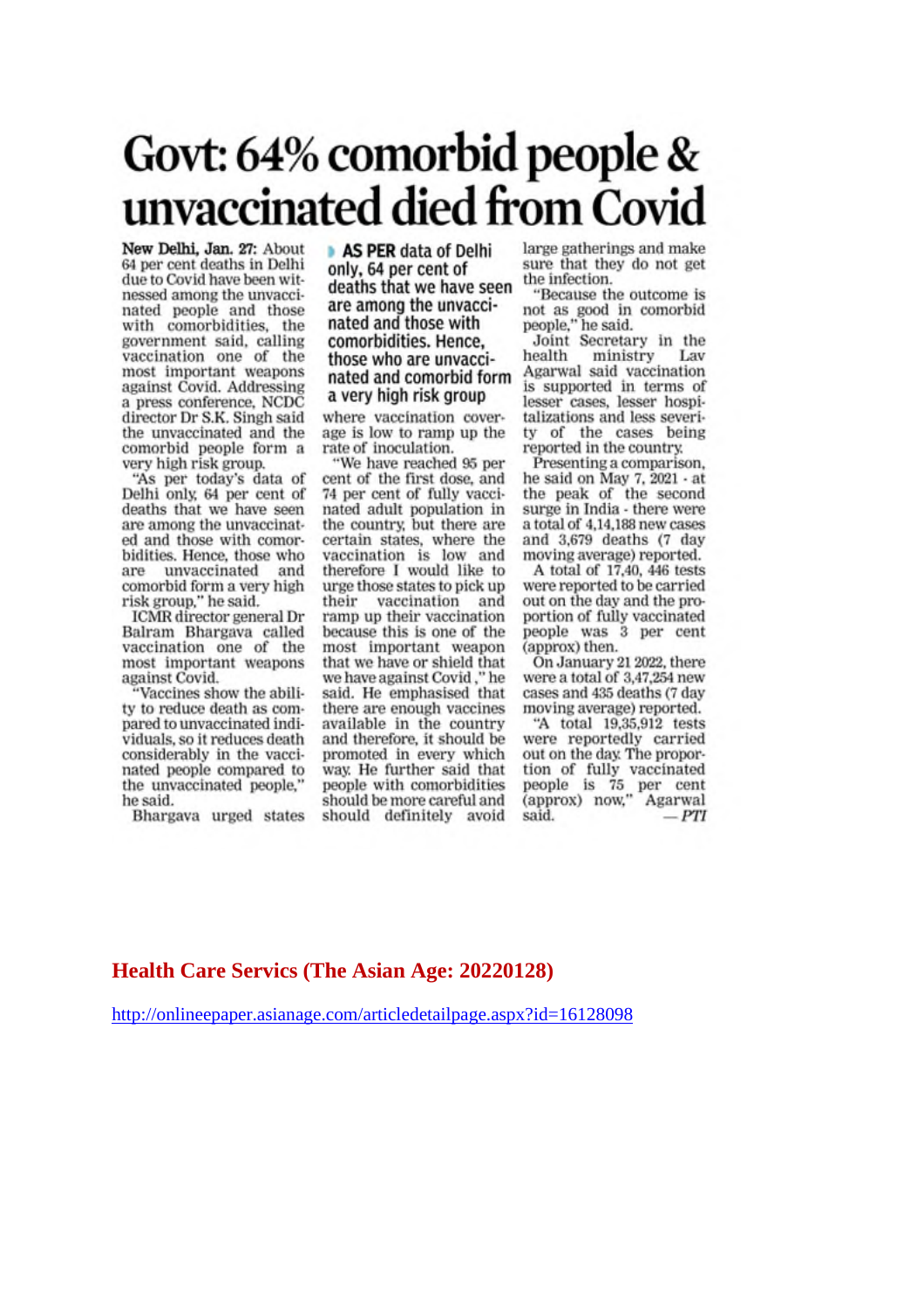# Hospitals can buy 2 vaccines

#### Continued from Page 1

top 10 states contributing to 77 per cent of total active cases. It said the percentage of Omicron increased rapidly in December and January and the prevalence of the Omicron sub-variant called BA.2 is increasing in the community.

ministry said The Tamil Karnataka, Kerala, Andhra Gujarat, Nadu. Pradesh and Rajasthan were recording a high number of Covid cases. It, however, said there was a decrease in

Covid-19 cases and positivity rate in Maharashtra, Uttar Pradesh, Delhi, Odisha, Haryana and West Bengal.

Health minister Mansukh Mandaviya will on Friday review the Covid situation and the public health preparedness to tackle the omicron in Andhra Pradesh, Karnataka, Kerala. Telangana, Lakshadweep, Tamil Nadu, Puducherry and the Andaman and Nicobar Islands.

Union health ministry joint secretary Lav Agarwal said: "A clear trend in terms of fewer Covid-19 cases requiring oxygen-supported beds or ICU beds has been observed... Also, active Covid-19 cases and deaths are much lower during the present wave compared to earlier surges.

Warning against any laxity in Covid-appropriate behaviour, Mr Agarwal said 400 districts reported over 10 per cent weekly Covid positivity while in 141 districts it was between five to 10 per cent in the week ending January 26.

### **Coronavirus Infection (Hindustan:20220128)**

कोरोना संक्रमण में आ रही स्थिरताछह राज्यों में एक लाख से ज्यादा सक्रिय केस

लाख से ज्यादा सक्रिय मामले हैं टेश में

लाख से अधिक नए मरीज मिले बीते 24 घंटे में

स्रोत: स्वास्थ्य मंत्रालय

. स्रोत : स्वास्थ्य मंत्रालय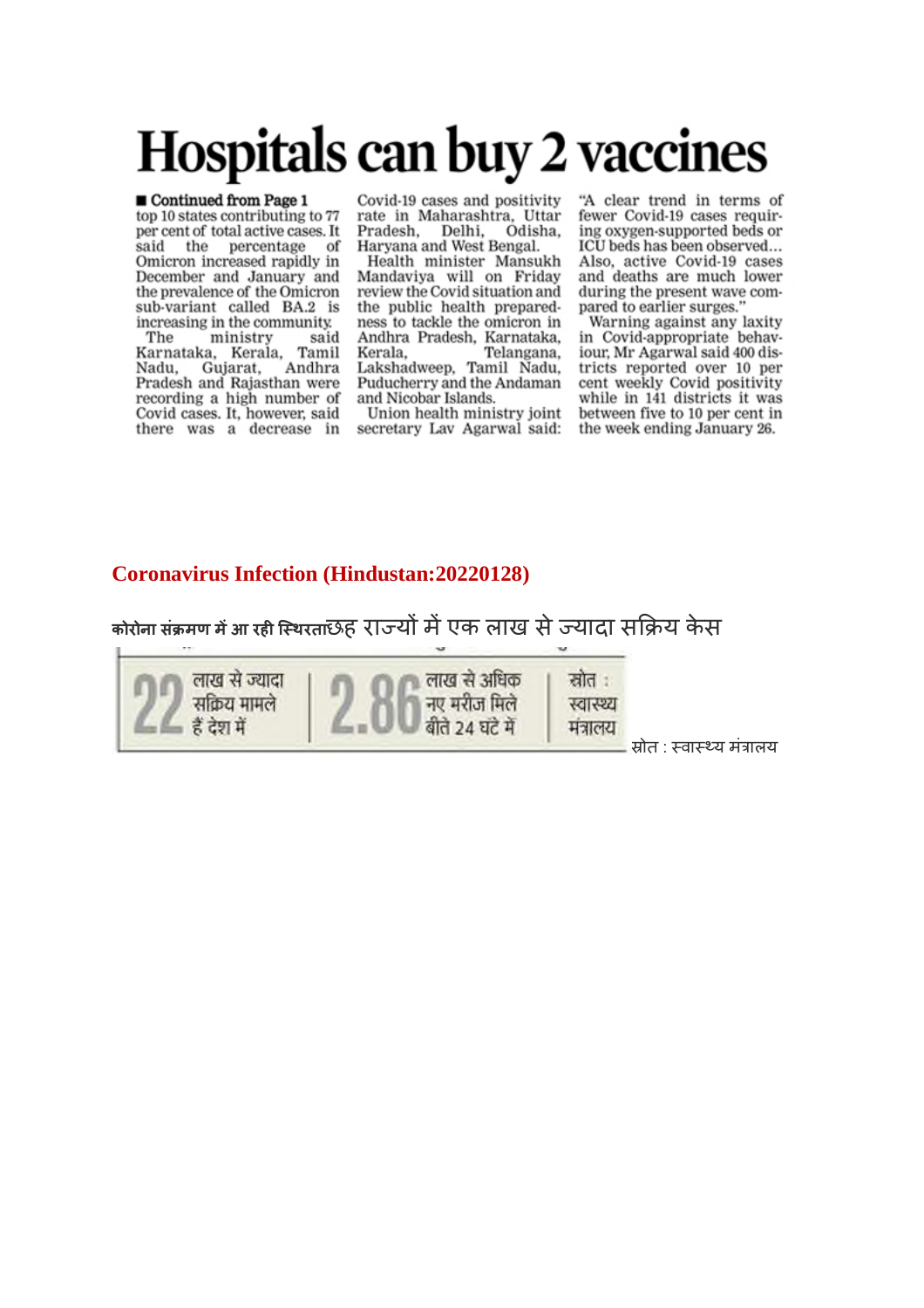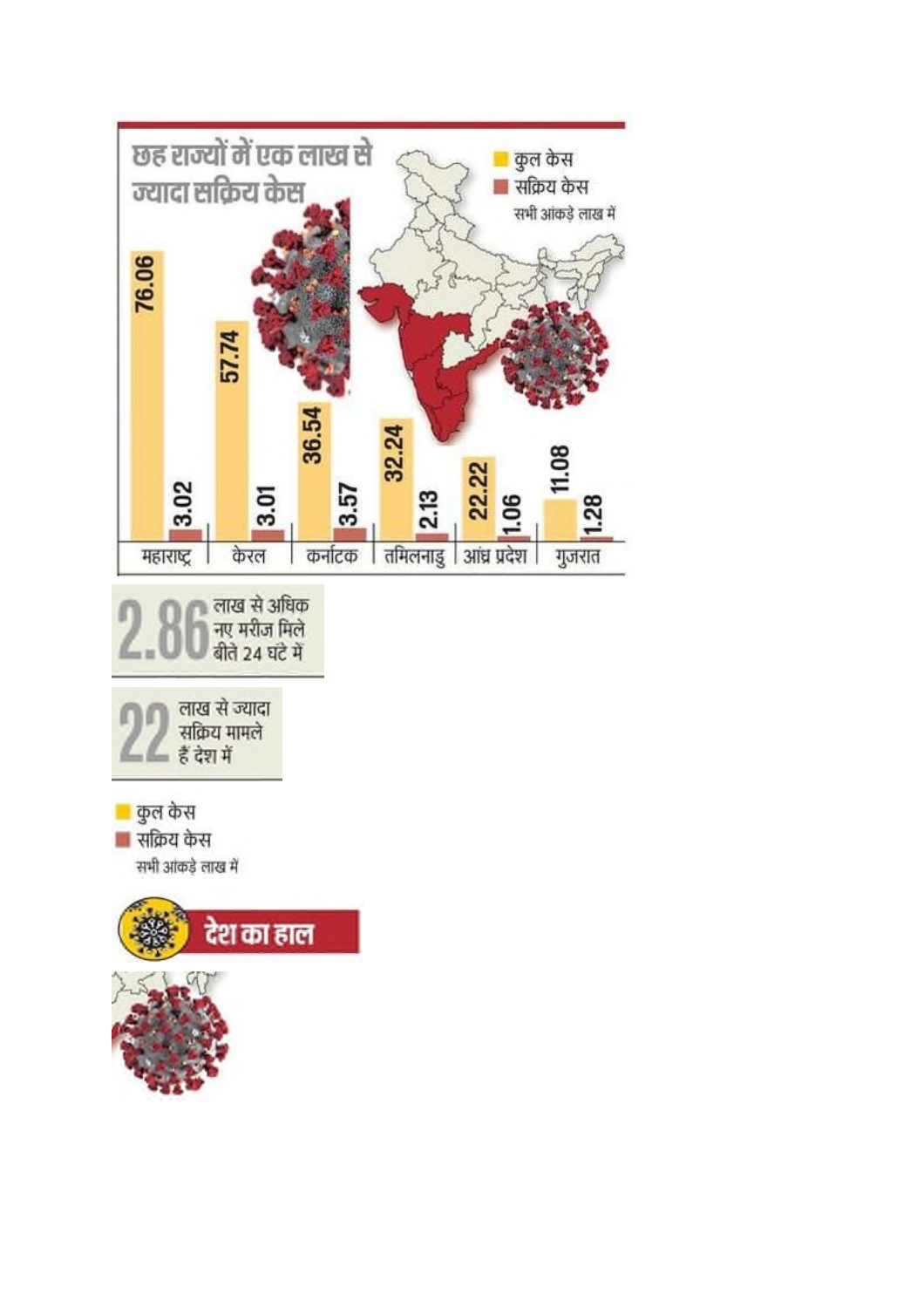

76.06 57.74 36.54 32.24 11.08 22.22 3.57 3.01 3.02 2.13 1.28 1.06

महाराष्ट्र केरल कर्नाटक तमिलनाडु आंध्र प्रदेश गुजरात

### **ओमी ोन व प के जनवरम9,672 मामले**

स्वास्थ्य मंत्रालय ने कहा कि दिसंबर में जीनोम अनुक्रमण में ओमीक्रोन स्वरूप के 1,292 मामले मिले और जनवरी में यह संख्या बढ़कर 9,672 हो गई। उपचाराधीन मरीजों के मामले में शीर्ष 10 राज्यों का देश में कुल उपचाराधीन मामलों में 77 प्रतिशत से अधिक का योगदान है। 11 राज्यों में 50,000 से अधिक उपचाराधीन मरीज हैं, जबकि कर्नाटक, महाराष्ट्र और केरल में तीन लाख से अधक मरज ह।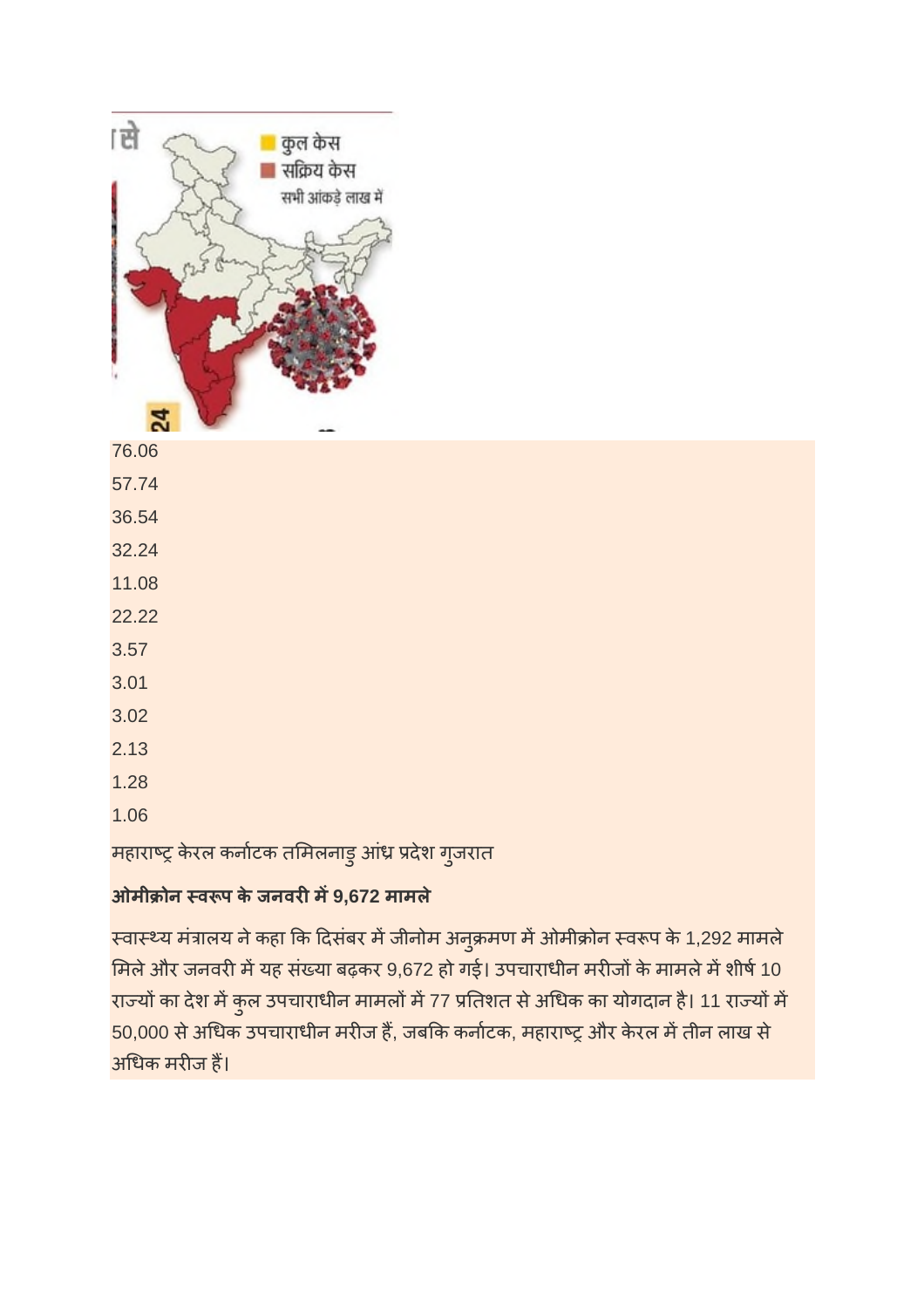### **Covaxin (Hindustan:20220128)**

### **फैसला:कोवैसीन,कोवशीड कबाजार मब को सशतमजं ूर टकतक पहुंच आसान होगी**

सरकार ने कहा, दोनों टीकों के खुले बाजार में उपलब्ध होने से लोगों की टीकों तक पहुंच आसान होगी, लेकिन लोगों को पहले की भांति कोविन पोर्टल पर पंजीकरण कराना होगा। यह अस्पताल की जिम्मेदारी होगी कि वह मौजूदा गाइडलाइन के अनुसार ही टीकों का इस्तेमाल सुनिश्चित करेंगे।

### **अमेरका,टेन महइजाजत**

विश्व स्तर पर प्रमुख नियामकों में, केवल अमेरिकी खाद्य एवं औषधि प्रशासन (यूएसएफडीए) और ब्रिटेन की दवा और स्वास्थ्य उत्पाद नियामक एजेंसी (एमएचआरए) ने फाइजर और एस्ट्राजेनेका को क्रमश: उनके कोविड-19 टीकों के लिए सशर्त विपणन मंजूरी प्रदान की है।

### **नई दल| वशषे संवाददाता**

भारत के दवा नियामक ने गुरुवार को वयस्क आबादी में उपयोग के लिए कोविड-19 टीकों-कोविशील्ड और कोवैक्सीन को कुछ शर्तों के साथ बाजार में बिक्री की मंजूरी दे दी। केंद्रीय स्वास्थ्य मंत्री मनसुख मंडाविया ने गुरुवार को ट्वीट कर यह जानकारी दी। अब निजी अस्पताल सीधे इन टीकों को कंपनियों से खरीद सकेंगे और निर्धारित नियमों के तहत लगा सकेंगे। अब तक इनके आपात इस्तेमाल की मंजूरी थी।

**टीकाकरण अभियान जारी रहेगा:** मंत्री ने कहा कि सरकार का टीकाकरण अभियान जारी रहेगा, क्योंकि इसके तहत सभी को पहली, दूसरी खुराक और वरिष्ठ नागरिकों के लिए एहतियाती खुराक प्रदान की जाती है।

**दामों में कमी की उम्मीद** : मंजूरी के तुरंत बाद उच्च पदस्थ सूत्रों ने कहा कि दोनों टीके निजी अस्पतालों में पूर्व-निर्धारित अधिकतम खुदरा मूल्य (एमआरपी) पर उपलब्ध होंगे और लोग उन्हें खरीद सकते हैं। उम्मीद व्यक्त की गई है कि आने वाले समय में प्रतिस्पर्धा के चलते इनमें मौजूदा दामों में कमी आएगी।

**राजधानी मसं मण दर दस फसदसेनीचेआई**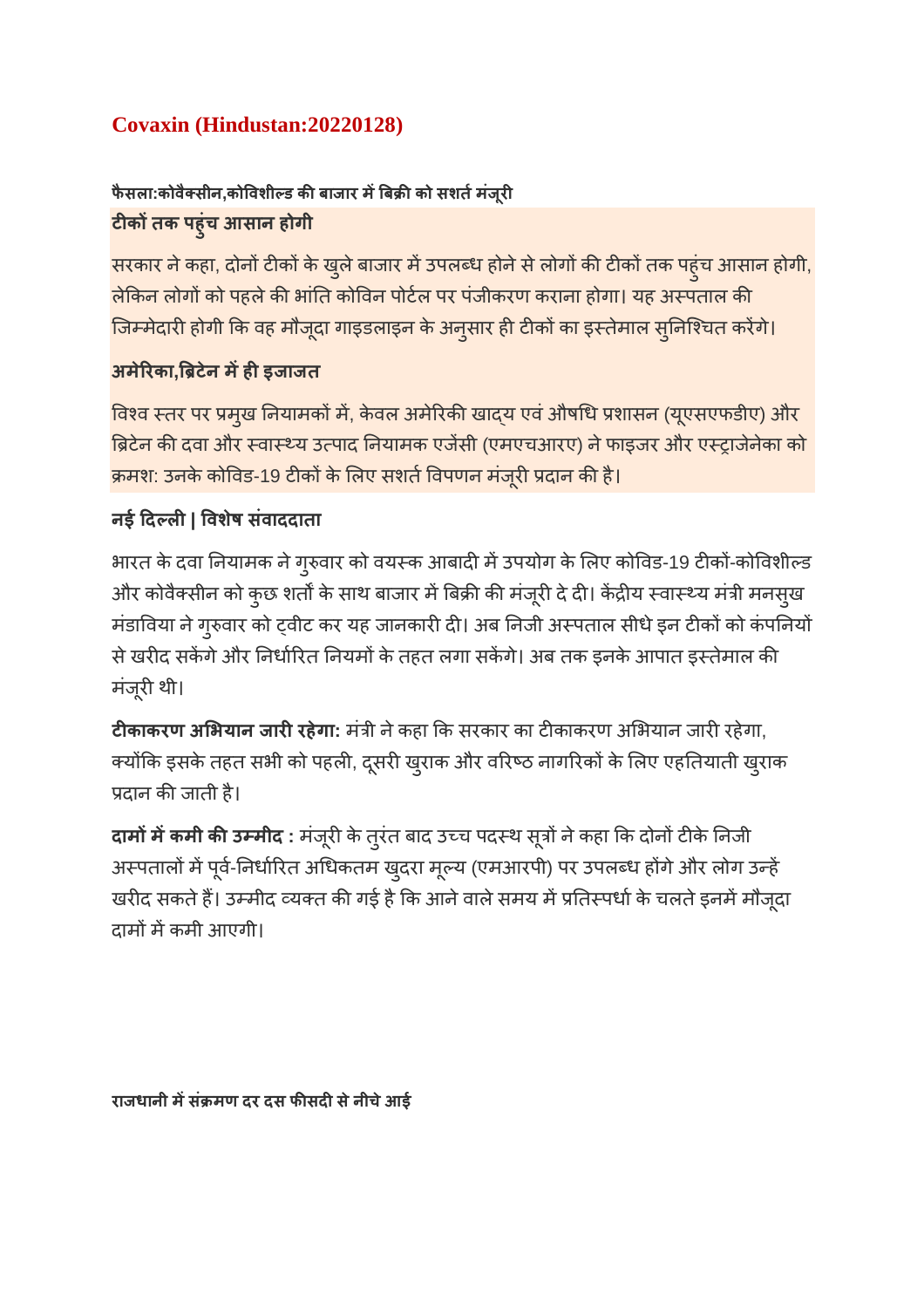

### **नई दल| वरठ संवाददाता**

दिल्ली में कोरोना के मामलों के साथ संक्रमण दर में तेजी से गिरावट आ रही है, लेकिन मौत का आंकड़ा बढ़ रहा है। बुधवार को 44903 टेस्ट हुए जिसमें 9.56 फीसदी लोग संक्रमित मिले। इनमें से 41187 की आरटीपीसीआर और 3716 की रैपिड एंटीजन टेस्ट हुई थी। दिल्ली में अबतक 34692453 टेस्ट हो चुके हैं। दिल्ली में घटते मामलों के बीच गुरुवार से कंटेनमेंट जोन की संख्या में भी कमी शुरू हो गई है। यह संख्या अब 42388 रह गई है।

स्वास्थ्य विभाग के अनुसार सक्रिय मरीजों की संख्या 33 हजार के करीब पहुंच गई है। पिछले कुछ दिनों से कोरोना से ठीक होने वाले मरीजों की संख्या तेजी से बढी है।

गुरुवार को कोरोना के 4291 नए मामले सामने आए। वहीं, 9397 मरीजों को छुट्टी दी गई, जबकि 34 मरीजों ने दम तोड़ दिया। दिल्ली में अबतक 1815288 लोग संक्रमित हो चुके हैं।

इनमें से 1756369 मरीज ठीक हो गए हैं, जबकि 25744 ने कोरोना के कारण दम तोड़ा है। दिल्ली में कोरोना से मृत्युदर 1.42 फीसदी है।

**होम आइसोलेशन म26812 मरज :** वाय वभाग के अनुसार दलमस य मरज घटकर 33175 रह गए हैं। इनमें से होम आइसोलेशन में 26812 मरीज हैं। वहीं, कोविड केयर सेंटर में 145 मरीज, कोविड हेल्थ सेंटर में 21 मरीज और दिल्ली के विभिन्न अस्पतालों में 1906 मरीज भर्ती हैं। दिल्ली के अस्पताल में अभी 2028 मरीज भर्ती हैं। इनमें से 122 कोरोना लक्षण के साथ और 1906 मरीज कोरोना संक्रमित हैं। संक्रमितों में से 717 आईसीयू में, 699 मरीज ऑक्सीजन सपोर्ट पर और 142 वेंटिलेटर पर हैं। अस्पतालों में भर्ती 1570 मरीज दिल्ली के और 336 मरीज दिल्ली के बाहर से ह।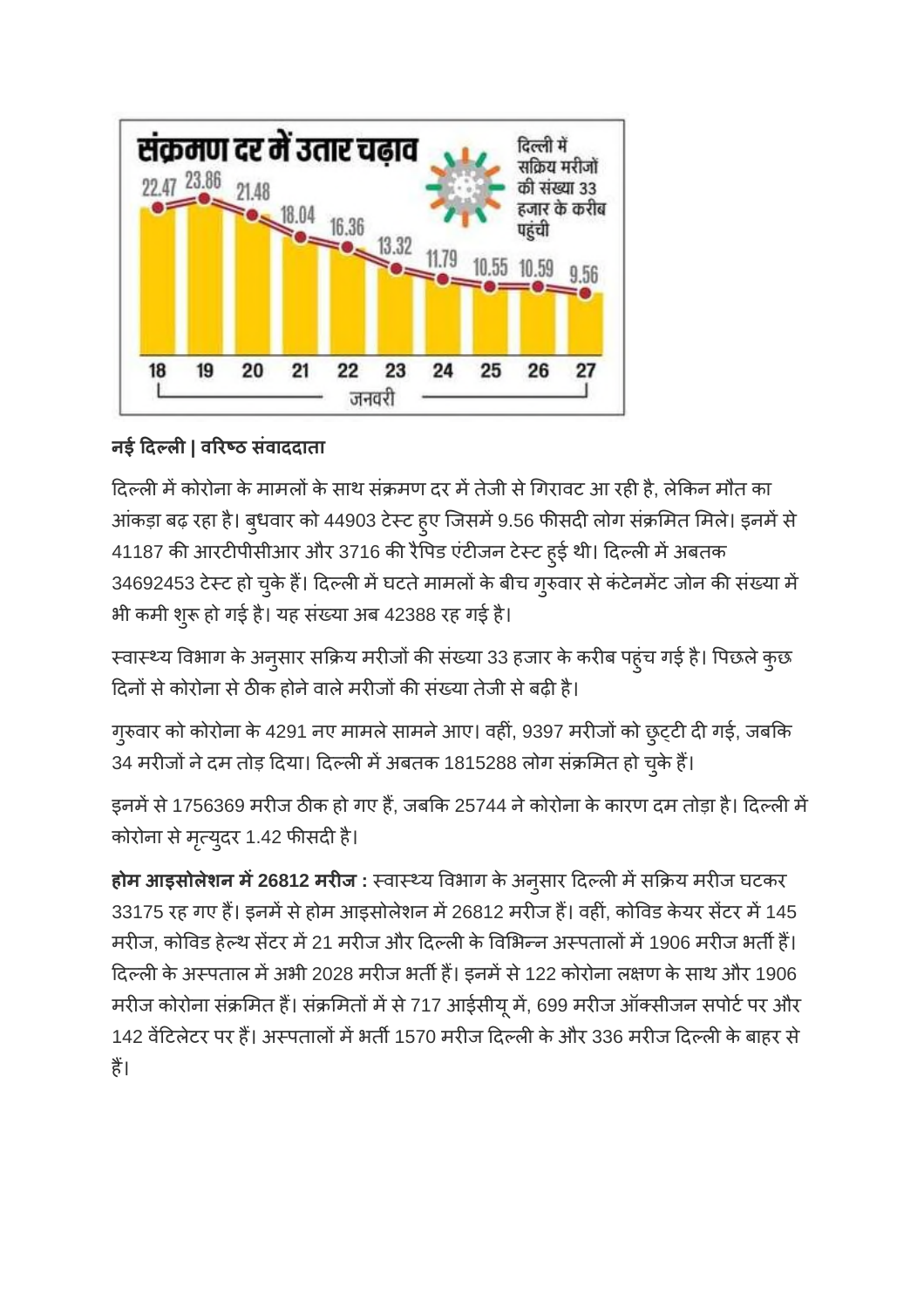### **Health Care (Hindustan:20220128)**

बिना टीका वाले और गंभीर बीमारियों से ग्रस्त लोग उच्च जोखिम समूह में आते. ह, इहवशषे सावधानी बरतनेकसलाह**जान गंवानेवालमसे<sup>64</sup> को नहंलगा था टका**आधे संक्रमित निजी अस्पतालों में इलाज करा रहे



अजमेरी गेट चौक पर कोरोना बचाव अभियान के अंतर्गत की जा रही रैंडम जांच के दौरान गुरुवार को एक युवती का स्वैब सैंपल लेता स्वास्थ्यकर्मी। ● सोनू मेहता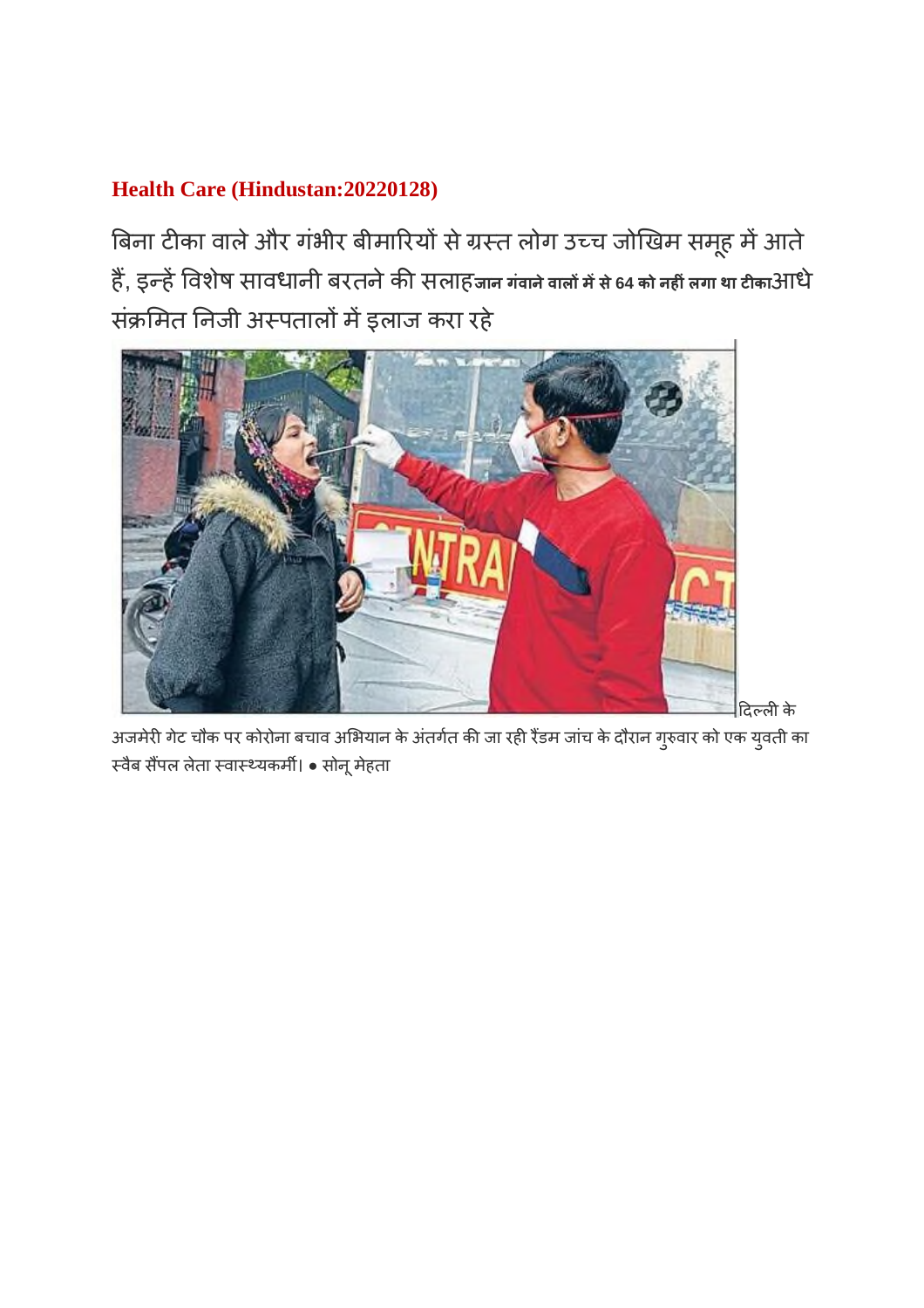

### **नई दल| व.सं/एजसी**

टीकाकरण को कोरोना वायरस के विरूद्ध सबसे महत्वपूर्ण हथियारों में से एक करार देते हुए सरकार ने कहा कि दिल्ली में कोविड की वजह से करीब 64 फीसदी मौतें ऐसे लोगों के बीच बीच देखी गई, जिन्होंने टीका नहीं लिया था और अन्य गंभीर बीमारियों से ग्रस्त थे। राष्ट्रीय रोग नियंत्रण केंद्र (एनसीडीसी) के निदेशक डॉ. एस के सिंह ने संवाददाता सम्मेलन में कहा कि बिना टीका वाले और अन्य गंभीर बीमारियों से ग्रस्त लोग उच्च जोखिम समूह में आते हैं।

उन्होंने कहा, दिल्ली के आंकड़े पर भी देखा जाए तो हमारे सामने जितनी मौतें हुई हैं उनमें 64 फीसदी उन लोगों के बीच हुई जिन्होंने टीका नहीं लगवाया है और जिन्हें गंभीर बीमारियां हैं। इसलिए जिन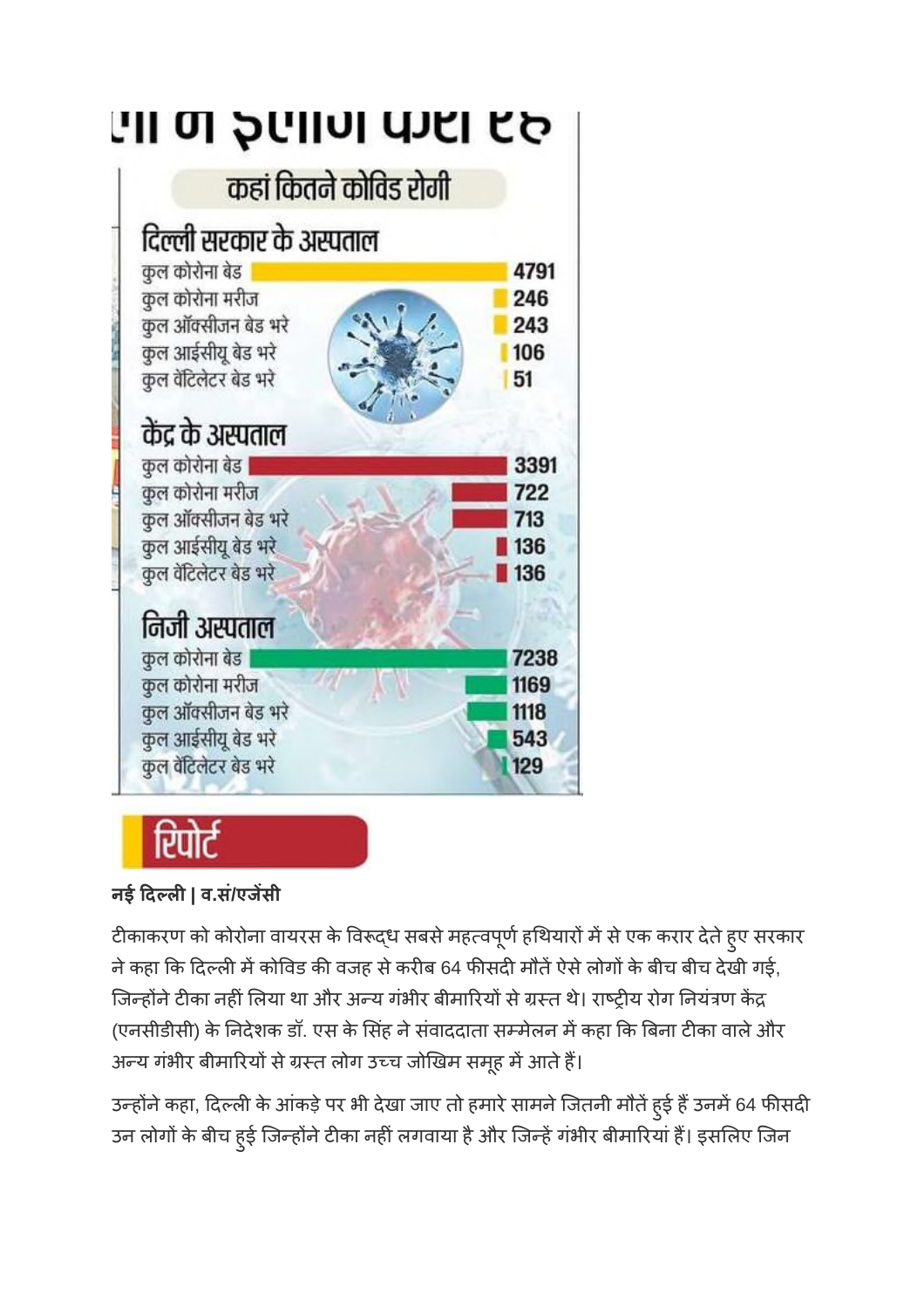लोगों ने टीका नहीं लगवाया है और जिन्हें दूसरी गंभीर बीमारियां हैं, वे उच्च जोखिम समूह में आते ह।

भारतीय आयुर्विज्ञान अनुसंधान परिषद (आईसीएमआर) के महानिदेशक डॉ. बलराम भार्गव ने टीकाकरण को महत्वपूर्ण हथियार बताते हुए कहा कि बिना टीका वालों की तुलना में टीके लगवाना मौत का जोखिम कम करने की क्षमता दर्शाते हैं। क्योंकि, बिना टीकाकरण वाले लोगों की तुलना में वैक्सीन लगवा चुके लोगों में मृत्यु का खतरा काफी कम है।

**टीकाकरण तेज करने की अपील** : भार्गव ने उन राज्यों से टीकाकरण की रफ्तार बढ़ाने की अपील की जहां टीकाकरण की दर कम है। उन्होंने कहा, हम देश में 95 प्रतिशत पहली खुराक तक और वयस्कों के बीच 74 फीसदी पूर्ण टीकाकरण तक पहुंच गये हैं। लेकिन, अब भी कुछ राज्य हैं, जहां टीकाकरण निम्न है, इसलिए मैं उन राज्यों से टीकाकरण और उसकी रफ्तार बढ़ाने की अपील करना चाहूंगा। उन्होंने कहा कि यह उन सबसे महत्वपूर्ण हथियारों में से एक है जो हमारे पास कोविड-19 के विरूद्ध बचाव के तौर पर उपलब्ध हैं। देश में पर्याप्त टीके उपलब्ध हैं, इसलिए उसे हर तरीके से बढ़ावा दिया जाना चाहिए। उन्होंने कहा कि जिन लोगों को अन्य गंभीर बीमारियां हैं , उन्हें भीड़ से जरूर बचना चाहिए। यह भी सुनिश्चित करना चाहिए कि उन्हें संक्रमण न हो।

**यह फायदा हुआ** : स्वास्थ्य मंत्रालय में संयुक्त सचिव लव अग्रवाल ने कहा कि टीकाकरण से देश में मामले कम करने, अस्पतालों में भर्ती कम करने, मामलों की गंभीरता घटाने में मदद मिली। उन्होंने एक तुलना पेश करते हुए कहा कि भारत में दूसरी लहर के चरम के दौरान सात मई, 2021 को 4,14,188 नये मामले सामने आये थे (तब बस तीन फीसदी को टीका लगा था) और 3679 मौतें हुई थीं जबकि 21 जनवरी, 2022 को कुल 3,47,254 मामले सामने आये और 435 मौतें हुई।

### **सरकारअपतालमसबसेकम सं या**

दिल्ली सरकार के अस्पतालों में सबसे कम 246 कोरोना संक्रमित या संदिग्ध इलाज करा रहे हैं। इस हिसाब से देखें तो अस्पतालों में भर्ती 55 फीसदी संक्रमित निजी अस्पतालों में इलाज करा रहे हैं, जबकि लगभग 33 फीसदी मरीज केंद्र सरकार और 11.4 फीसदी संक्रमित दिल्ली सरकार के अस्पतालों में इलाज करा रहे हैं।

### **दलके नजी अपतालमभतकोरोना मरजकसं या दलसरकार और क सरकार दोन के अपतालमभतमरजसेअधक है।**

**क के अपताल**

कुल कोरोना बेड 3391 कुल कोरोना मरीज 722 कुल ऑक्सीजन बेड भरे 713